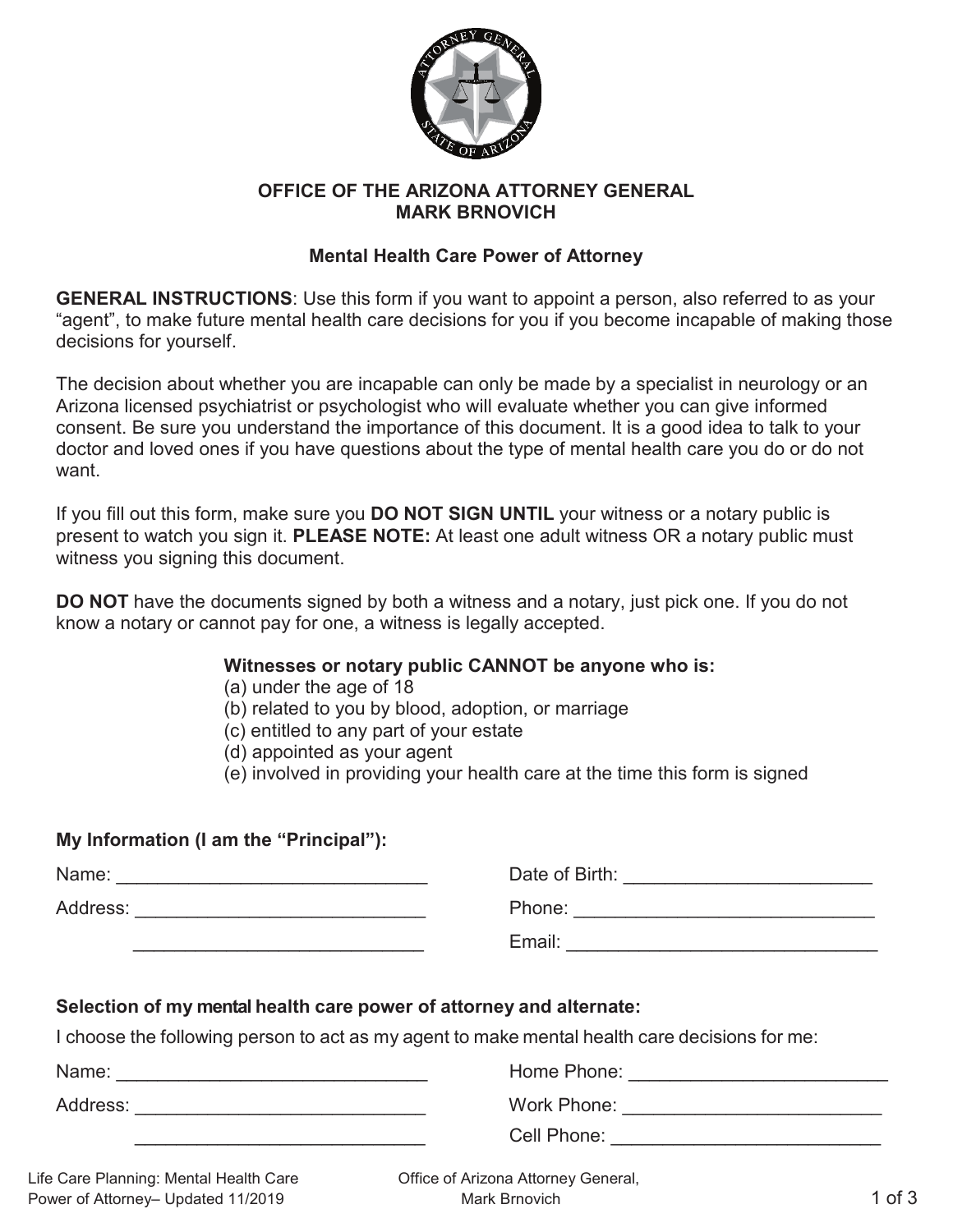I choose the following person to act as an alternate to make mental health care decisions for me if my first agent is unavailable, unwilling, or unable to make decisions for me:

| Name:    | Home Phone: |
|----------|-------------|
| Address: | Work Phone: |
|          | Cell Phone: |

### **Mental health treatments that I AUTHORIZE if I am unable to make decisions for myself:**

Here are the mental health treatments I authorize my agent to make for me if I become incapable of making my own mental health care decisions due to mental or physical illness, injury, disability, or incapacity. This appointment is effective unless and until it is revoked by me or by an order of a court. My agent is authorized to do the following which I have initialed or marked:

|                                                                                           | . To receive medical records and information regarding my mental health treatment and to receive, |
|-------------------------------------------------------------------------------------------|---------------------------------------------------------------------------------------------------|
| review, and consent to disclosure of any of my medical records related to that treatment. |                                                                                                   |

\_\_\_\_\_\_\_\_\_\_\_\_\_\_\_\_\_\_\_\_\_\_\_\_\_\_\_\_\_\_\_\_\_\_\_\_\_\_\_\_\_\_\_\_\_\_\_\_\_\_\_\_\_\_\_\_\_\_\_\_\_\_\_\_\_\_\_\_\_\_\_\_\_

\_\_\_\_\_\_\_\_\_\_\_\_\_\_\_\_\_\_\_\_\_\_\_\_\_\_\_\_\_\_\_\_\_\_\_\_\_\_\_\_\_\_\_\_\_\_\_\_\_\_\_\_\_\_\_\_\_\_\_\_\_\_\_\_\_\_\_\_\_\_\_\_\_

**\_\_\_\_\_:** To consent to the administration of any medications recommended by my treating physician.

**\_\_\_\_\_:** To admit me to an inpatient or partial psychiatric hospitalization program.

#### **\_\_\_\_\_:** Other: \_\_\_\_\_\_\_\_\_\_\_\_\_\_\_\_\_\_\_\_\_\_\_\_\_\_\_\_\_\_\_\_\_\_\_\_\_\_\_\_\_\_\_\_\_\_\_\_\_\_\_\_\_\_\_\_\_\_\_\_\_\_\_\_\_\_\_\_

**Mental health care treatments that I expressly DO NOT AUTHORIZE if I am unable to make decisions for myself**: (Explain or write in "None")

 $\mathcal{L}_\mathcal{L} = \mathcal{L}_\mathcal{L} = \mathcal{L}_\mathcal{L} = \mathcal{L}_\mathcal{L} = \mathcal{L}_\mathcal{L} = \mathcal{L}_\mathcal{L} = \mathcal{L}_\mathcal{L} = \mathcal{L}_\mathcal{L} = \mathcal{L}_\mathcal{L} = \mathcal{L}_\mathcal{L} = \mathcal{L}_\mathcal{L} = \mathcal{L}_\mathcal{L} = \mathcal{L}_\mathcal{L} = \mathcal{L}_\mathcal{L} = \mathcal{L}_\mathcal{L} = \mathcal{L}_\mathcal{L} = \mathcal{L}_\mathcal{L}$ 

\_\_\_\_\_\_\_\_\_\_\_\_\_\_\_\_\_\_\_\_\_\_\_\_\_\_\_\_\_\_\_\_\_\_\_\_\_\_\_\_\_\_\_\_\_\_\_\_\_\_\_\_\_\_\_\_\_\_\_\_\_\_\_\_\_\_\_\_\_\_\_\_\_\_\_\_\_

**Revocability of this Mental Health Care Power of Attorney**: This mental health care power of attorney or any portion of it may not be revoked and any designated agent may not be disqualified by me during times that I am found to be unable to give informed consent. However, at all other times I retain the right to revoke all or any portion of this mental health care power of attorney or to disqualify any agent designated by me in this document.

# **HIPAA WAIVER OF CONFIDENTIALITY FOR MY AGENT**

**(Initial)** I intend for my agent to be treated as I would be with respect to my rights regarding the use and disclosure of my individually identifiable health information or other medical records. This release of authority applies to any information governed by the Health Insurance Portability and Accountability Act of 1996 (aka HIPAA), 42 USC 1320d and 45 CFR 160-164.